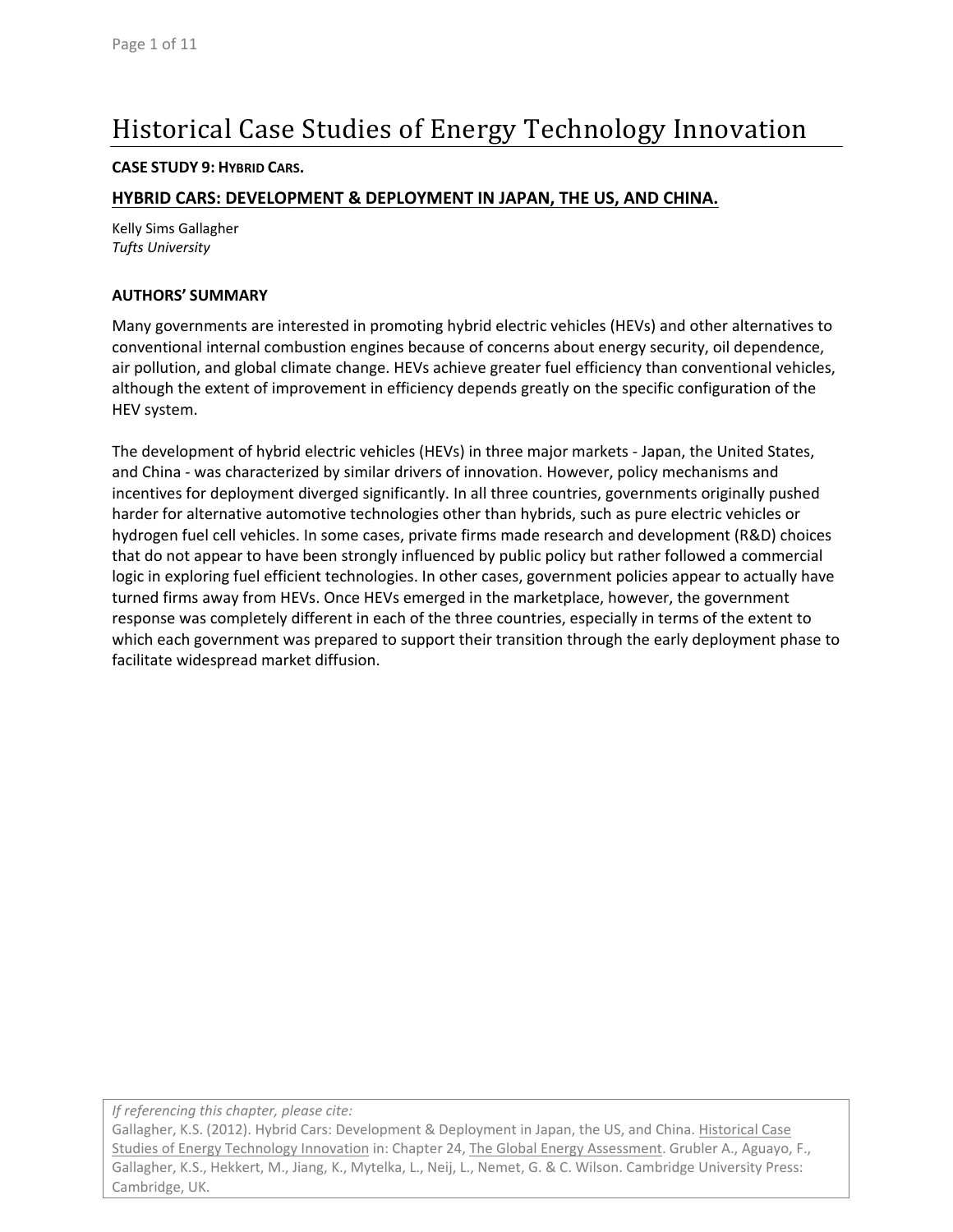# **1 INTRODUCTION**

Hybrid electric vehicles (HEVs) add a parallel direct electric drive train with motor and batteries to the conventional internal combustion engine. Some HEVs are series hybrids and others are parallel hybrids ‐ the main difference being whether the electric motor can be used alone, or whether it can only assist the engine. By combining the two propulsion systems, HEVs reduce the amount of fuel consumed and further save energy by reducing idling and braking losses (Demirdoven and Deutch 2004). Various technologies can be integrated into an HEV to reduce its demand for energy, thereby reducing the load and enabling a further downsizing of the engine. The extent of improvement in fuel efficiency of HEVs depends greatly on the configuration of the specific hybrid system. These range from 'mild' HEVs with modest fuel efficiency improvements to 'strong' HEVs producing substantial gains in fuel efficiency. Given potential fuel efficiency gains, governments have been interested in promoting HEVs and other alternatives to conventional internal combustion engines in line with concerns about oil security, air pollution, and global climate change.

This case study considers the development and deployment of hybrid electric vehicles (HEVs) through country reviews of Japan, the United States, and China, focusing particularly on the role of the three respective governments in supporting private sector innovation. Although the drivers of innovation were broadly similar between the three countries, the policy mechanisms and deployment incentives used diverged significantly. In all three countries, the governments originally pushed harder for alternative automotive technologies other than hybrids – pure electric vehicles or hydrogen fuel cell vehicles. In some cases, private firms made R&D choices that do not appear to have been strongly influenced by public policy; in other cases, government policies appear to actually have turned firms away from HEVs.

Once HEVs emerged in the marketplace, however, the government response to them was completely different in the three countries, especially in terms of the extent to which each government was prepared to support their transition through the early deployment phase of commercial application to facilitate widespread market diffusion.

# **2 HYBRID ELECTRIC VEHICLES IN JAPAN, THE US, AND CHINA**

### **2.1 Japan**

Japan was the first country to commercialize hybrid electric passenger cars. The history of HEV research and development (R&D) in Japan, however, is opaque. Private industry, most notably Toyota and Honda, developed HEVs seemingly independently from the Japanese government (and from each other). The industry nonetheless benefited from government support for major HEV components through the government's battery electric vehicle (BEV) R&D program which began in 1972 with the creation of a BEV public‐private R&D program.

The program produced a first BEV prototype by 1976. Applications for patents on electric vehicles appeared as early as the mid 1970s (Yarime et. al 2008). It was not until 1997 (after Toyota produced its first hybrid) that the government officially broadened this program to explicitly encompass R&D for HEVs. Indeed, the government was mainly focused on development and deployment of pure battery electric vehicles until the mid 1990s. This strategy apparently derived from the government's interest to

*If referencing this chapter, please cite:*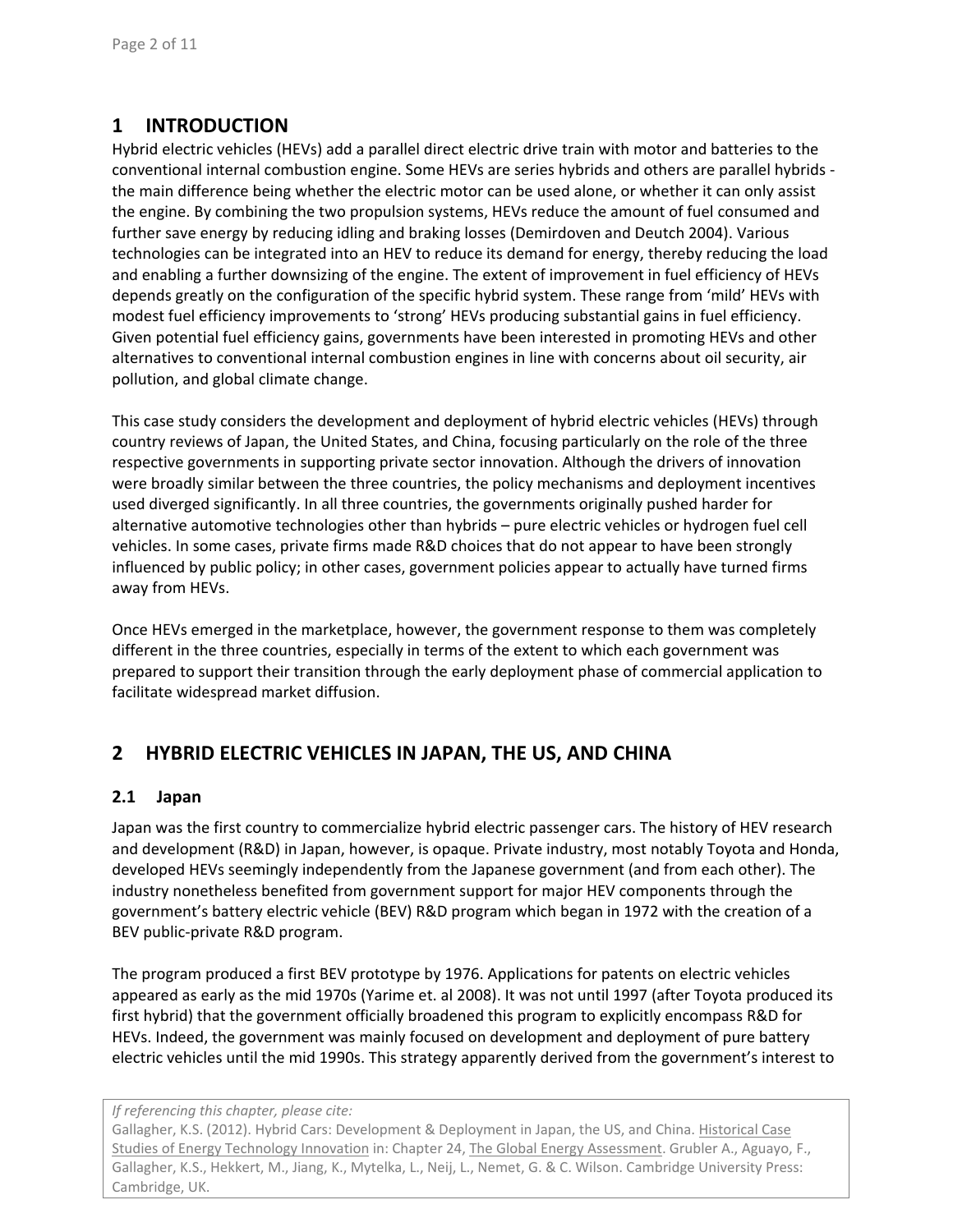move to nuclear‐fueled BEVs, which might have afforded the Japanese greater energy security (Åhman 2009). Other alternative‐fueled vehicles including compressed natural gas, methanol, and fuel cell vehicles, were also considered and supported as well in the 1997 revision to the program to include HEVs. Meanwhile, a special public‐private R&D program focused on improving batteries was established in 1992, and different combinations of battery and vehicle manufacturers joined forces to develop and produce advanced batteries. Although the government was mainly focused on BEVs, there were spillovers to HEVs from the government investments in electronic control techniques, permanent magnet motors, and the nickel metal hydride (NiMH) battery programs (Åhman 2006).

An important feature of Japanese government policy towards HEVs is its consistent and complementary support for the commercialization of alternative-fueled vehicles. The Clean Energy Vehicles Introduction Program which supported deployment was initially restricted to BEVs. But HEVs were quickly added as an eligible technology in 1998 after Toyota and Honda released their first hybrid models, a case of deployment incentive lagging commercial applications.

In the first couple of years of the program more than half the vehicles received major subsidies (Åhman 2006). The comprehensive deployment support policy for hybrids included preferential acquisition taxes, preferential annual automobile taxes, and subsidies (up to one half of the incremental cost over a conventional gasoline vehicle). In addition, fuel efficient and low emission vehicles received rebates (in a so-called "feebate" scheme). These feebates were so effective that the government's projected revenue from the fees imposed on inefficient and polluting vehicles were much lower than anticipated due to the consumer popularity of the fuel‐efficient, low‐emission vehicles (Ito 2006). As a result of the popularity of the rebate, the Japanese government began to adjust it annually to support a continual shift to more efficient cars. Finally, Japanese fuel taxes undoubtedly contributed to stimulating demand for the more fuel efficient HEVs.

The best known and bestselling hybrid vehicle in the market today is the Toyota Prius, but the Ministry of International Trade and Industry (MITI) was reportedly unaware of the extent to which Toyota was developing the Prius during the 1990s (Åhman 2006), and also therefore, presumably unaware of Honda's development of its own HEV, the Insight. It is not clear what motivated Japanese industry to develop HEVs as the government did not encourage or support this particular technological system, but there are various possible explanations.

First, the 1992 Earth Summit in Rio may have motivated some company leaders to develop a new vision for reducing the fuel consumption of popular vehicles. Both Toyota and Honda had strong internal environmental leadership. In 1992, Toyota set up an environmental committee directly chaired by the president, which was "of decisive importance as an institutional framework" (Yarimi et. al 2008, 198). In the same year, it also published its first Global Environmental Charter, followed by an environmental implementation plan in 1993. In September 1993, Toyota initiated a project, Global 21st Century, to develop more fuel efficient automotive technologies, with the aim of improving fuel efficiency by more than 50 percent.

Second, R&D programs and market incentives in the US may have spurred Japanese industry on to out‐ compete the major US manufacturers. In 1993, the US Partnership for Next Generation Vehicles set targets for three‐fold improvements in fuel efficiency, and in 1990, California's Zero Emission Vehicle mandate signaled future demand in a sizeable market niche for highly efficient vehicle technologies (see

*If referencing this chapter, please cite:*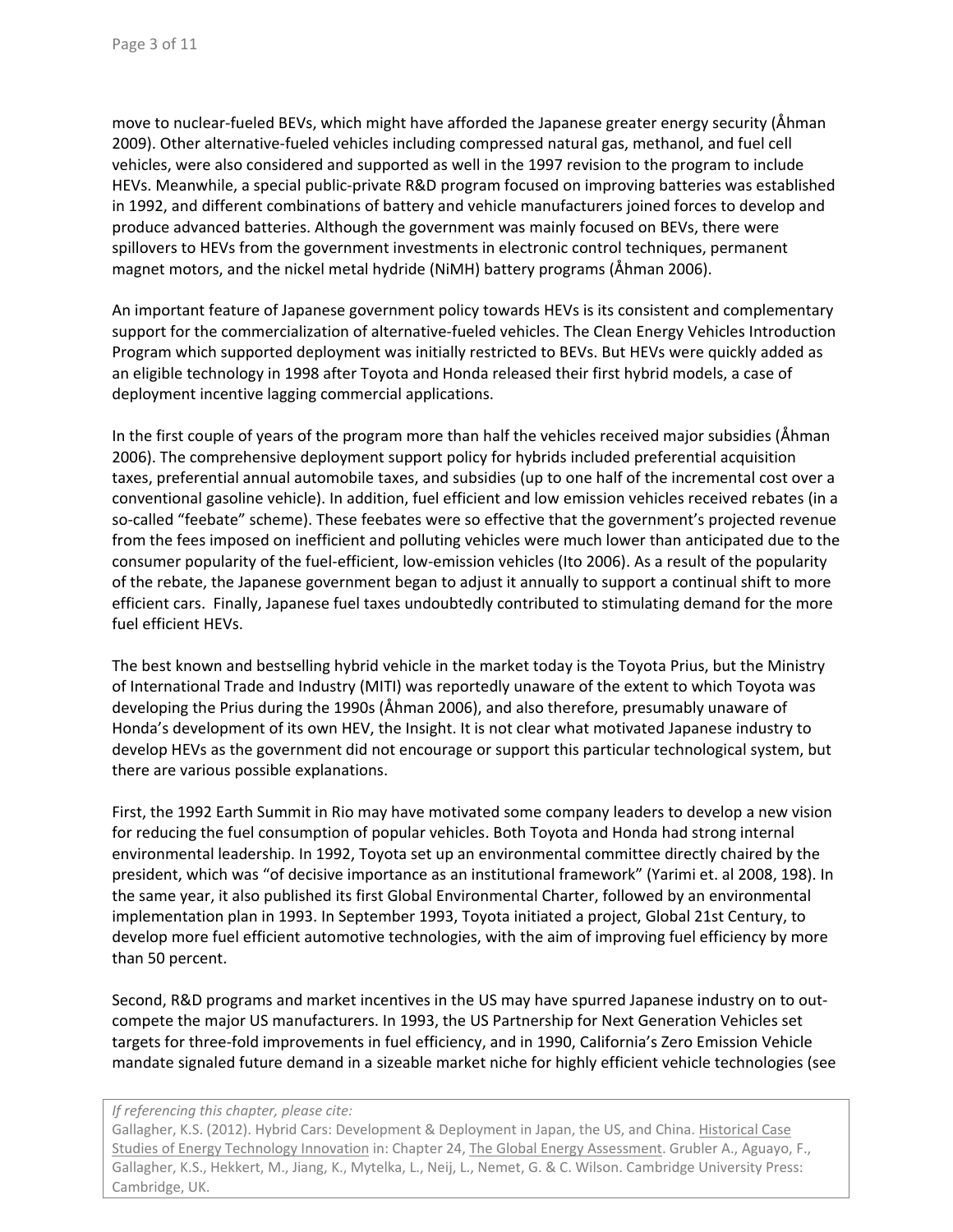below for further details). These competitive incentives likely played a role in Japanese automakers' efforts to commercialize electric vehicles.

Third, innovation efforts may have led Japanese industry to discover or revisit the potential benefits of HEV systems. Through its 'Global 21<sup>st</sup> Century' project, Toyota engineers 'rediscovered' older Toyota hybrid technology, which had been originally developed in 1977 for a sports car. In contrast to the Toyota case, Nissan and Honda were more reactive, waiting for clearer policy signals in support of HEV deployment before focusing innovation efforts. Using patent applications as a proxy for innovation activity, full-scale development of hybrid vehicles did not occur until after California's Zero Emission Vehicle regulation was strengthened in 1996 (Yarimi et. al 2008). Patent applications on electric vehicles remained very low throughout the 1980s and 1990s, but applications on series hybrid vehicles rose in the early 1990s before falling again after it was discovered that parallel hybrids were more efficient. Patent applications for parallel hybrids rose after 1995, and peaked in 2000 (Yarimi et. al 2008).

In summary, a combination of these firms' leaders' acceptance of environmental challenges as legitimate, and a long uninterrupted history of electric vehicle development supported by government, led Japanese firms to realize the potential for HEV technology before most competitors (Åhman 2009).

### **2.2 The United States**

The US government apparently recognized the potential for HEVs relatively sooner than the Japanese government. Although the US Department of Energy had supported investments in vehicle efficiency technology R&D since the 1970s (Gallagher & Anadon 2009), the first marquee effort to develop a hybrid electric car was launched in 1993. The Partnership for a New Generation of Vehicles (PNGV) was launched as a public‐private R&D partnership by the federal government together with the US Council for Automotive Research, a partnership of Ford, Chrysler and General Motors. Ultimately, 7 federal agencies, US national laboratories, and multiple private companies joined the PNGV effort, which was placed under the leadership of the US Department of Commerce. At the onset of the program, the specific goals were to develop a vehicle that achieved up to three times the fuel economy of mid‐sized 1993 cars (a goal of approximately 80 mpg) with no sacrifice in performance, size, cost, emissions, or safety. Industry participation was apparently motivated more by an interest in trying to avoid new federally‐mandated fuel efficiency and/or emissions standards by participating in the partnership than by a true interest in innovation (Sperling 2001). Separately, a cooperative agreement between the Department of Energy and the US Advanced Battery Consortium was formed to develop nickel-metalhydride (NiMH) battery technology.

The US government relied mainly on this type of public‐private partnership model for technology‐push innovation efforts to develop HEVs. No complementary policies to create market demand or niche markets were used during the 1990s to support the deployment of HEVs, relying instead on fuel economy performance standards imposed on car manufacturers. But these corporate average fuel economy (CAFE) standards had no effect on demand for HEVs or on encouraging automakers to produce HEVs because the level of the standards was static throughout the 1990s and early 2000s, and were insufficiently stringent to be technology‐forcing. A National Academy of Sciences review of the CAFE standards found no evidence that it had led to the development of HEVs, but it did find that a combination of the standards and higher fuel prices resulted in technological improvements which nearly doubled the fuel economy of new passenger cars (NRC 2002). The review also concluded that

#### *If referencing this chapter, please cite:*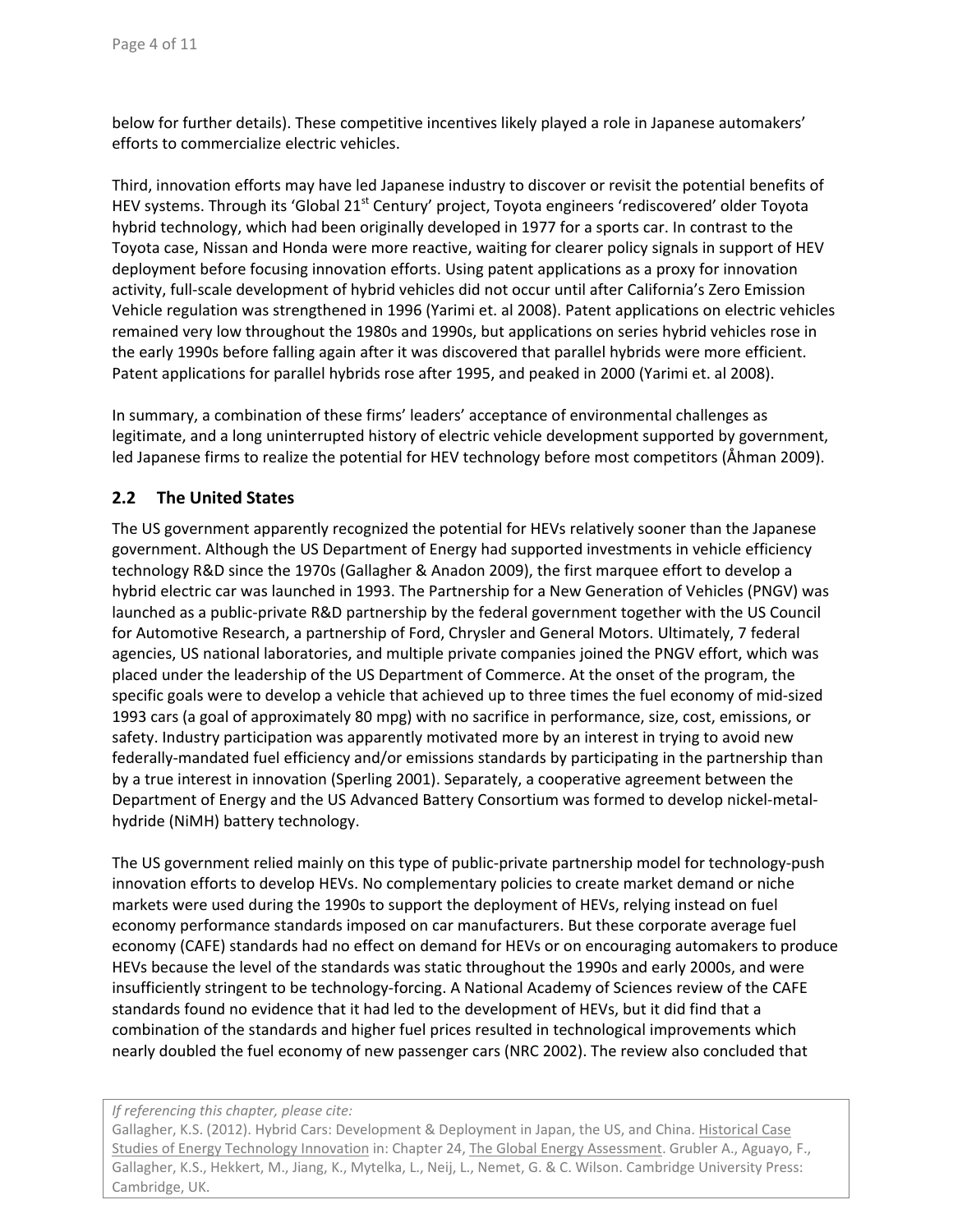CAFE did not constrain most imported vehicles because they were so much more energy efficient than those produced by US automakers.

US automakers provide different explanations for why they were slow to develop and market HEVs. Some industry representatives have claimed that the firms were derailed by California's Zero Emission Vehicle mandate, and overly focused on pure electric vehicle technology. General Motors spent \$1 billion developing its EV1 car, which was leased in California and Arizona starting in 1995. The EV1's range of 100 miles ultimately proved to be too limiting, and GM discontinued the vehicle in 1999. After abandoning its EV program, General Motors decided to focus on fuel cell vehicles to the apparent exclusion of HEVs. According to Gary Cowager, President of North American operations: "EV1 was frankly what held us back on hybrids. When the hybrid thing started, people said, show me the business case" (Maynard 2004). DaimlerChrysler also leaned towards fuel cell vehicles, forming a partnership with the leading Canadian fuel cell developer, Ballard, in 1997. ('FreedomCar', the successor to the PNGV program which was considered not to have met its cost targets, was also largely, but not exclusively, focused on fuel cell vehicles).

Chrysler had developed a hybrid version of its Dodge Durango that was ready to be introduced in 2002, but parent company DaimlerChrysler pulled it back, believing that diesels were a better way to go (Maynard 2004). Ford Motor Company came the furthest and fastest in developing and deploying HEVs, perhaps driven by the interest of its CEO at the time, Bill Ford, who as a self‐avowed environmentalist wanted results sooner than was likely with hydrogen fuel cells. Oddly, General Motors later returned to its electric vehicle roots, committing strongly to its Chevy Volt project, which was touted as the first US plug‐in hybrid electric vehicle. The Volt finally began production in 2010.

Despite the PNGV program and CAFE standards, no hybrid vehicles were produced by US automakers prior to 2005, and none were available for sale in the US market prior to 2001 when Honda and Toyota brought the Insight and Prius, respectively, to the US market. To the surprise of many, American consumers enthusiastically embraced the Japanese‐produced hybrid passenger cars as soon as they reached US shores. It is not clear why US automakers were unaware of the evident market demand, but Japanese HEVs had been available for four years before the first US‐produced HEV was introduced by the Ford Motor Company. Both the Insight and the Prius were a big success in the US market, especially the larger second‐generation Prius. In 2004, Toyota's redesigned model brought improved styling, passenger room, cargo area, and power, and was well positioned for success when gasoline prices started to rise in 2005 (Gallagher and Muehlegger 2011). Indeed, US HEV sales, especially the highly fuel‐efficient models, surged that year. In 2008, more HEVs were registered in the United States than in any other country, including Japan: 62% of global registrations were in the US, compared with 17% in Japan, 4% in Canada, 3% in the UK, and 2% in the Netherlands (HybridCars 2009).

Tax credits were the only federal deployment policy for hybrid vehicles implemented in the United States in the 2000s aside from the CAFE standards. Originally provided as an income tax deduction to HEV purchasers, in 2006 the government converted this subsidy into a tax credit, which is more valuable for consumers. Numerous states created additional deployment incentives, including sales tax reductions or exemptions, permission to use high‐occupancy vehicle lanes with only one driver, free parking spots, reductions in state income taxes, exemptions from emission testing requirements.

#### *If referencing this chapter, please cite:*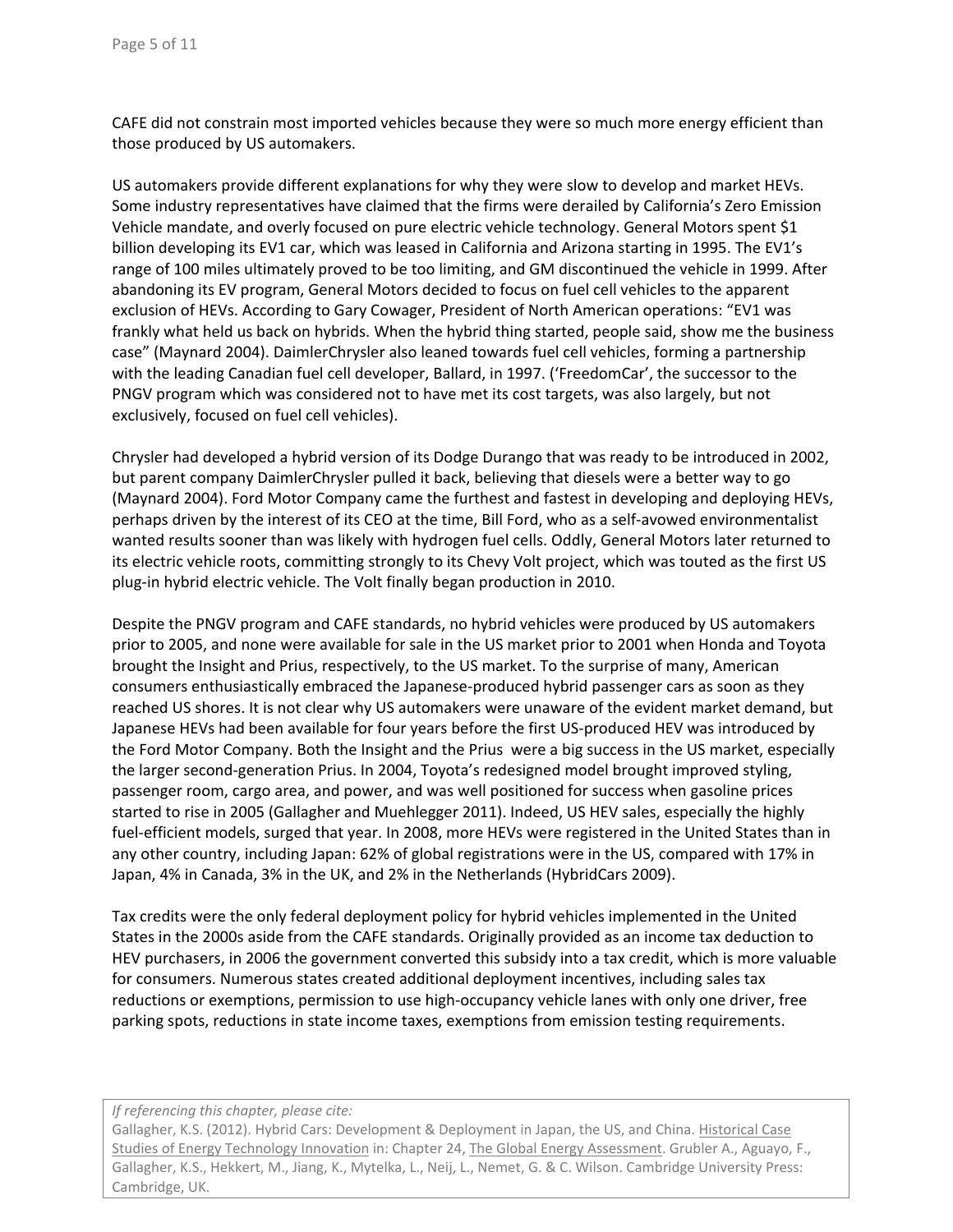It continues to be a puzzle why HEVs have proved so popular in the US market. One would expect that the combination of relatively low retail gasoline and diesel prices in the United States, weak deployment incentives, and the higher cost of the HEV would result in weak consumer demand. In contrast, Japanese gasoline prices are typically two to three times higher due to gasoline taxes (see Figure 1). Insights into consumer behavior provide some explanation for the unexpectedly high rate of HEV adoption in the United States. In one study, state‐level sales tax reductions, average income, and environmentalism were all found to be significant in explaining state-level market shares of HEVs (Gallagher and Muehlegger 2011). Sales tax waivers were more significant than income tax credits presumably due to the immediacy of the sales-tax reduction at point of sale. The federal income tax credit, which is uncertain in value and more distant in the future, does not seem to have lured consumers. Rising gasoline prices also appeared to affect consumer decisions – gas‐price conscious consumers tended to buy very fuel‐efficient 'strong' hybrids rather than so‐called 'mild' hybrids, which only provide modest fuel economy improvements (Gallagher and Muehlegger 2011). Other studies have similarly found that retail fuel prices matter to consumers of energy efficient products (Jaffe, Newell, and Stavins 1999), that social preferences can be a powerful factor in purchase decisions, and that environmentally-motivated consumers were more likely to purchase HEVs irrespective of the differential in price with conventional vehicles (Turrentine and Kurani 2007, Kahn 2007).

In line with long‐standing evidence on the diffusion of innovations (Rogers 2003), these early adopters willing to take the risk of purchasing an expensive, unproven, potentially unreliable new technology allowed other consumers to observe the quality and performance of HEVs. The outcome of this "information cascade" is observable when later adopters make the same choices as early adopters without having gone through the same investment in "learning by experience" (Geroski 2000).



#### **FIGURE 1. RETAIL GASOLINE PRICES (1998‐2010).** SOURCE: GTZ 2012.

*If referencing this chapter, please cite:*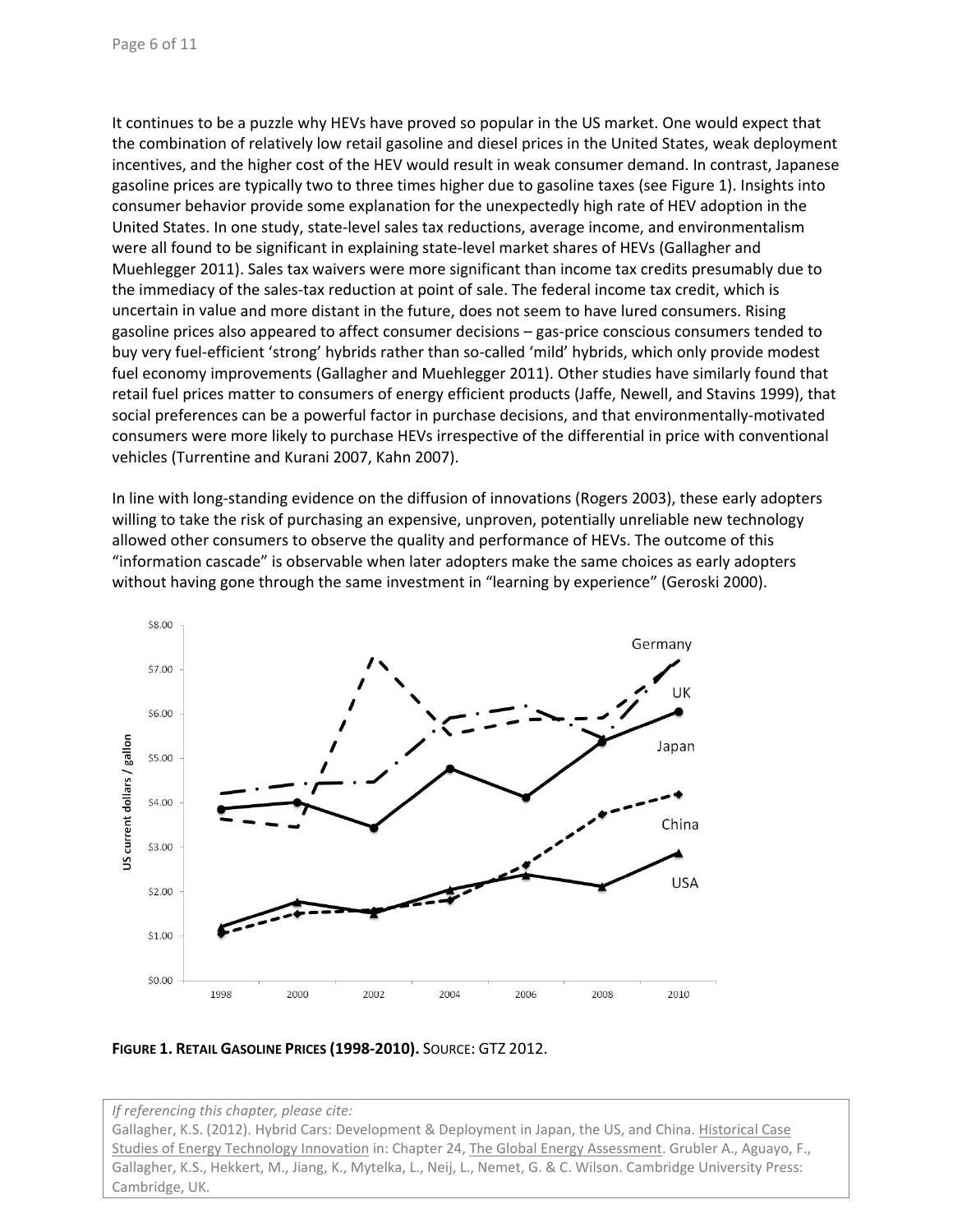### **2.3 China**

Even more strongly than the United States, China is in a 'catch-up' mode of innovation for HEVs. (For further details on the Chinese case, see: Gallagher 2006). HEVs currently represent only a tiny fraction of Chinese passenger car sales. Only 2,100 HEVs were sold in China in 2008, out of a total of 6.4 million passenger cars produced that year (Bradsher 2009). Chinese domestic manufacturers are trying to acquire and develop indigenous HEV capabilities, but most do not yet produce HEVs on a commercial basis (though many have developed prototypes).

The standout Chinese firm, BYD, launched its F3DM plug‐in hybrid in December 2008. Similar to the case of Toyota, BYD's successful development of electric vehicles was strongly influenced by the founder and CEO of BYD, Wang Chuan‐Fu. BYD was established in 1995 as a battery manufacturer, primarily supplying the cell phone market. In 2003, BYD acquired the Shaanxi Qinchan Auto Company and established the BYD Auto Company, and within 2 years, began producing its first passenger car, the F3. In 2006, BYD produced its first electric car prototype, and two years later launched the F3DM for sale (DM stands for dual mode). The F3DM is advertised to run up to 100 kilometers on a charge before reverting to its gas engine (Kurtenbach 2009; BYD 2009). It can also run as a pure plug‐in electric vehicle, or it can be run as an HEV because it has a back‐up gasoline engine. The F3DM sells for about \$22,000. Wang Chuan-Fu's commitment to environmental sustainability extends beyond fuel efficiency. The company has set a goal of making its batteries 100 percent recyclable, and has developed a non‐toxic electrolyte fluid (Gunther 2009).

A major barrier to the development and deployment of HEVs in China is price. Toyota and First Auto Works (FAW) began assembling the Prius in China in 2005, but the price of the Chinese-assembled Prius was about 300,000 RMB (US\$40,000), nearly twice the price of a Prius sold in the United States. One reason for this higher price is the 10‐28 percent tariff that is paid on imported parts and components. Also, few, if any, Chinese parts and components producers were able to supply the Toyota‐FAW facility, so parts were sourced internationally. Domestic manufacturers have been reluctant to produce HEV components because of the small volume and lack of economies of scale. Also, the technological capabilities of the parts and components firms in China may be inadequate to the task of producing to specification. Some have argued for standardization of the key components of HEVs in China to facilitate greater economies of scale and cost reductions for domestic manufacturers.

Many Chinese manufacturers have stated that another big barrier is the Japanese firms' ownership of many of the relevant patents for key components, and that lack of Chinese intellectual property has proven to be a constraint. Although a lack of leapfrogging in the development of China's automobile industry was observed until the turn of the century (Gallagher 2006), BYD's production of the F3DM represents a big leap forward.

China's Ministry of Science and Technology (MOST) provided considerable 'technology‐push' support through its high‐tech "863" applied R&D program. Similar to the cases of the United States and Japan, the MOST program originally focused more heavily on pure BEVs rather than hybrids, and also fuel cell vehicles in line with US FreedomCar program. Research began on electric vehicles in 1990, and an EV demonstration zone was established in Shantou in 1997, beginning operation in 1998 with a budget of approximately \$2.5 million, one quarter of which was supplied by MOST, and the rest by local government and Chinese firms. Both GM and Toyota donated electric vehicles for testing. Some vehicles were used as taxis, and all were monitored closely (Shantou EV Project Personal Communication 2001;

#### *If referencing this chapter, please cite:*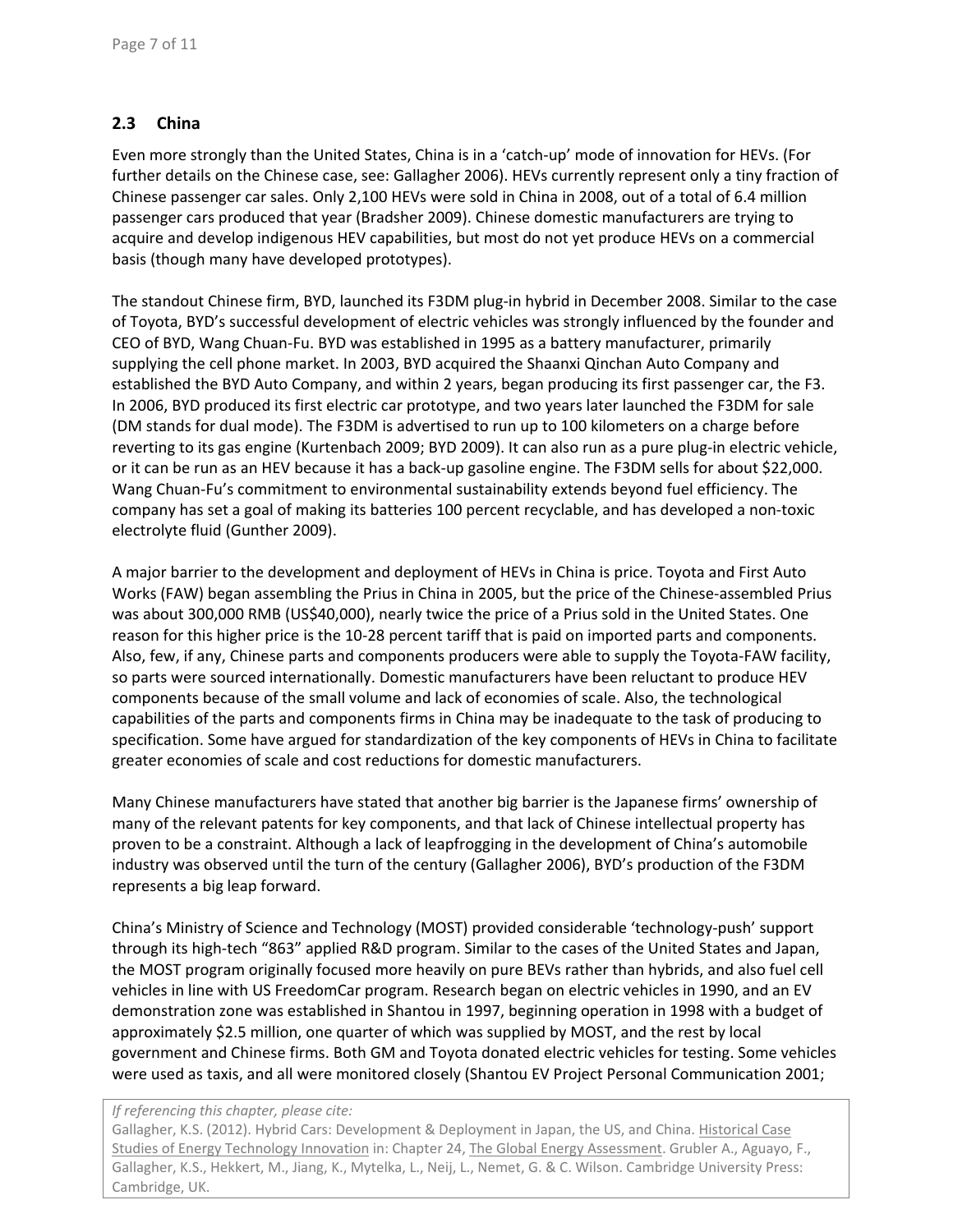Ming et. al 2008). This program catalyzed a number of Chinese firms to focus on HEV development, and to add some of their own funds as well.

Aside from FAW, the auto companies Chery, Dongfeng, and Chang'An all have HEV R&D programs co‐ funded by MOST. Many other firms are actively developing BEV and fuel cell vehicles as well. As of 2006, Chery was pursuing a strategy of licensing and hiring of foreign design firms. Dongfeng and Chang'An had not succeeded in convincing their foreign partners to collaborate on HEV R&D, but were pressing ahead on their own. The city of Tianjin is pursuing a 'cluster' strategy, supporting and co-locating electric vehicle manufacturers with battery developers, together with one of China's top research and testing institutes, the China Automotive Technology and Research Center.

To create market niches and underwrite demand for these technology‐push efforts, subsidies of up to \$8,800 are being offered to taxi fleets and local government agencies in 13 Chinese cities for each hybrid or all‐electric vehicle they purchase. The state electricity grid was also ordered to set up electric car charging stations in Beijing, Shanghai and Tianjin. The government target is to produce 500,000 HEVs or EVs per year by the end of 2011 (Bradsher 2009).

Yet in terms of consumer demand, the relatively low gasoline and diesel prices in China create a strong disincentive for purchase of HEVs. The Chinese government still controls the price of retail fuels, and until 2006 often held domestic prices below world prices (see Figure 1). Chinese consumers lack awareness of HEV technology, and for those who are aware, the lack of product diversity is a drawback. The Chinese government imposed its first passenger car fuel efficiency standards in 2005, and they were strengthened in 2008. These standards are imposed by weight class. The government also imposed purchase fees on a sliding scale based on engine size. Both of these policies theoretically favor HEVs, but neither is strong enough to overcome the price hurdle.

## **3 COMPARATIVE ANALYSIS OF FACTORS INFLUENCING HEV DEVELOPMENT**

Political and economic factors were initially the main drivers for government technology policy and investments in alternative vehicle technologies in all three countries reviewed. In the United States and Japan, concern about energy security in the wake of the oil crises of the 1970s spurred investments into battery electric vehicles and hydrogen fuel cell vehicles. Japan committed itself to nuclear energy during the 1980s and 1990s, offering a seemingly secure pathway for electrifying the vehicle fleet. In the United States, relatively abundant resources of coal could be used to supply the electricity for electric vehicles.

In the early 1990s, environmental factors emerged as a driver for advanced vehicle technologies when California began to push for zero emission vehicles. For China, energy security has been the dominant driver of its policy for advanced vehicle technologies, although there is reason to believe that its new focus on a low carbon economy might also provide additional impetus for the development and deployment of alternative vehicles and fuels.

But in all cases, governments were either not sufficiently knowledgeable about the costs of BEVs (and the associated technical constraints), or they thought these costs could be overcome with effort. Although none of the governments supported HEVs initially, public investments into BEVs were the basis of important spillovers to the eventual development of HEVs since BEVs and HEVs share many components and systems.

*If referencing this chapter, please cite:*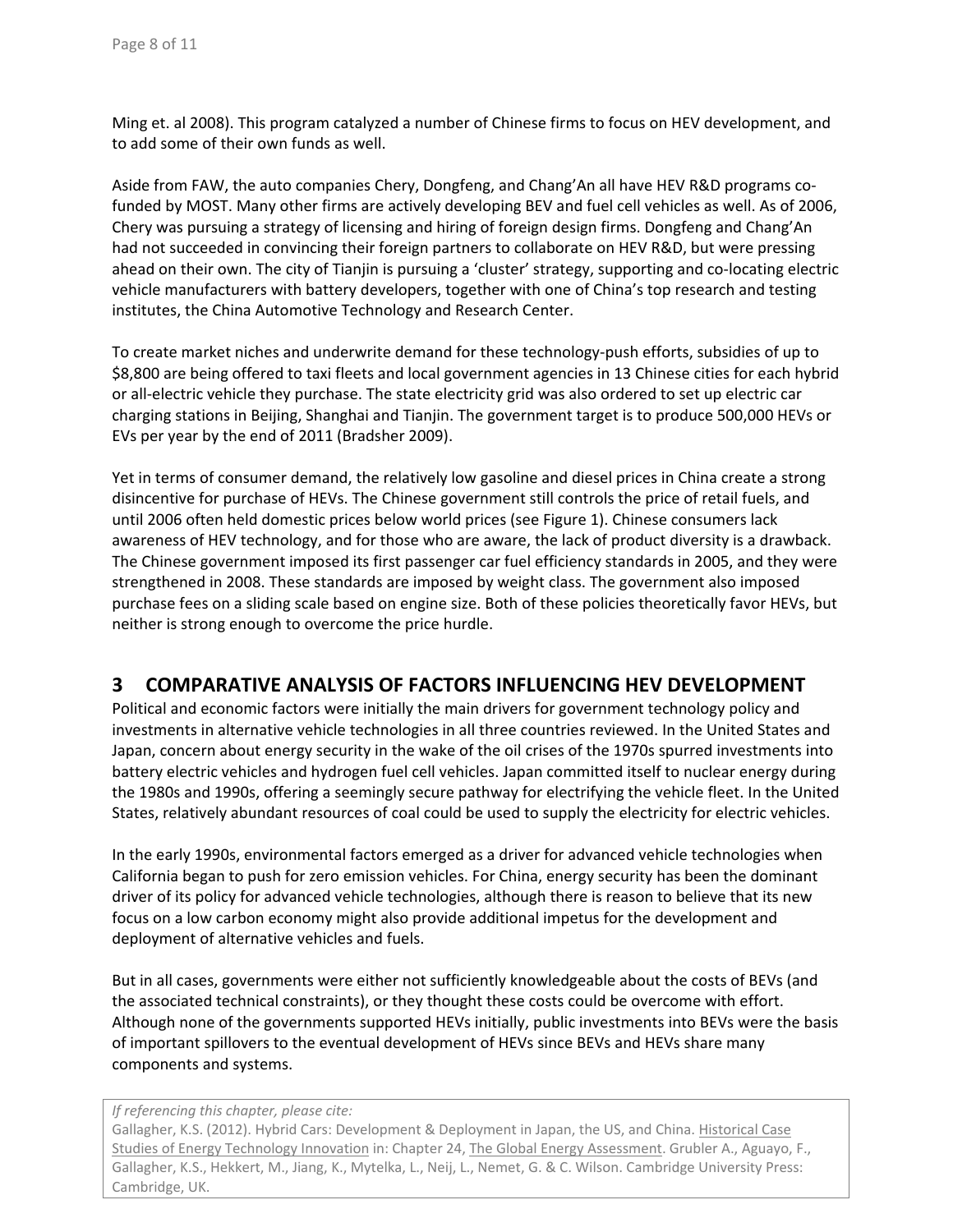The role of private firms differs substantially across the three countries. US firms appear to have lacked the foresight or capacity of Japanese firms to develop HEVs even in the absence of government R&D programs. This is ironic because the conventional wisdom is that Japanese firms work closely and harmoniously with their government and received much subsidization for their hybrid vehicle programs. An alternative explanation is that US firms were overly responsive to policy. By letting the California zero emission vehicle mandate steer their R&D programs away from hybrids, the US firms lost ground against the Japanese firms. Even when the public‐private PNGV program was established, US firms failed to accelerate investments and research into HEVs. Given their disinterest, perhaps the best explanation is that the US firms were too enthralled by the profits to be made with large inefficient vehicles in the short-term to see that there might be a time when consumers would demand smaller, more fuel efficient vehicles.

Indeed, internal corporate leadership appears to have been a major factor explaining the relative success among the major national automotive manufacturers. The personal commitment of Toyota's President during the early 1990s clearly set Toyota's course as did Bill Ford's interest in environmentalism and fuel efficiency, seemingly at odds with the company culture at times. In China's BYD Auto, the founder and CEO Wang Chuan‐Fu capitalized on the company's expertise in batteries to fulfill a vision of selling an environmentally sustainable car.

In all three countries, policy for government investments in the R&D and also demonstration of advanced vehicle technologies was initially poorly coordinated with policy for the early deployment of these technologies. Japan and the United States reactively established policies to support the early deployment of HEVs once they were introduced to the market. From that point, Japan implemented much more effective policies to support commercialization than did the United States.

In the United States, US firms routinely cited lack of consumer demand as the main reason for not investing in more fuel efficient technologies, and indeed, consumer demand would have been stronger if policies like fuels taxes had existed to support the purchase of more fuel efficient cars. Hybrid car consumers are clearly responsive to increased gas prices and other fiscal incentives, including sales tax reductions or exemptions and feebate schemes, and they also appear to buy hybrids out of concern for the environment or energy security. Higher fuel prices in Japan associated with high fuel taxes were correlated with strong consumer interest in HEVs from the moment of their introduction. The Japanese government also displayed flexibility and adaptive policymaking, correcting its purchase incentive system quickly once hybrids were available to greater spur the early deployment of HEVs.

The Chinese government appears to have studied the US and Japanese cases carefully. While it was perhaps unduly influenced by the technological choices in the United States in terms of its RD&D policy, it supported HEVs all along. Similar to the situation in the United States, the Chinese government was reluctant to increase fuel prices for many years, but is now displaying a modest willingness to let them rise. The Chinese government has also been more aggressive than the US government at implementing fiscal policies akin to the Japanese ones that support the purchase of highly fuel efficient vehicles.

*If referencing this chapter, please cite:*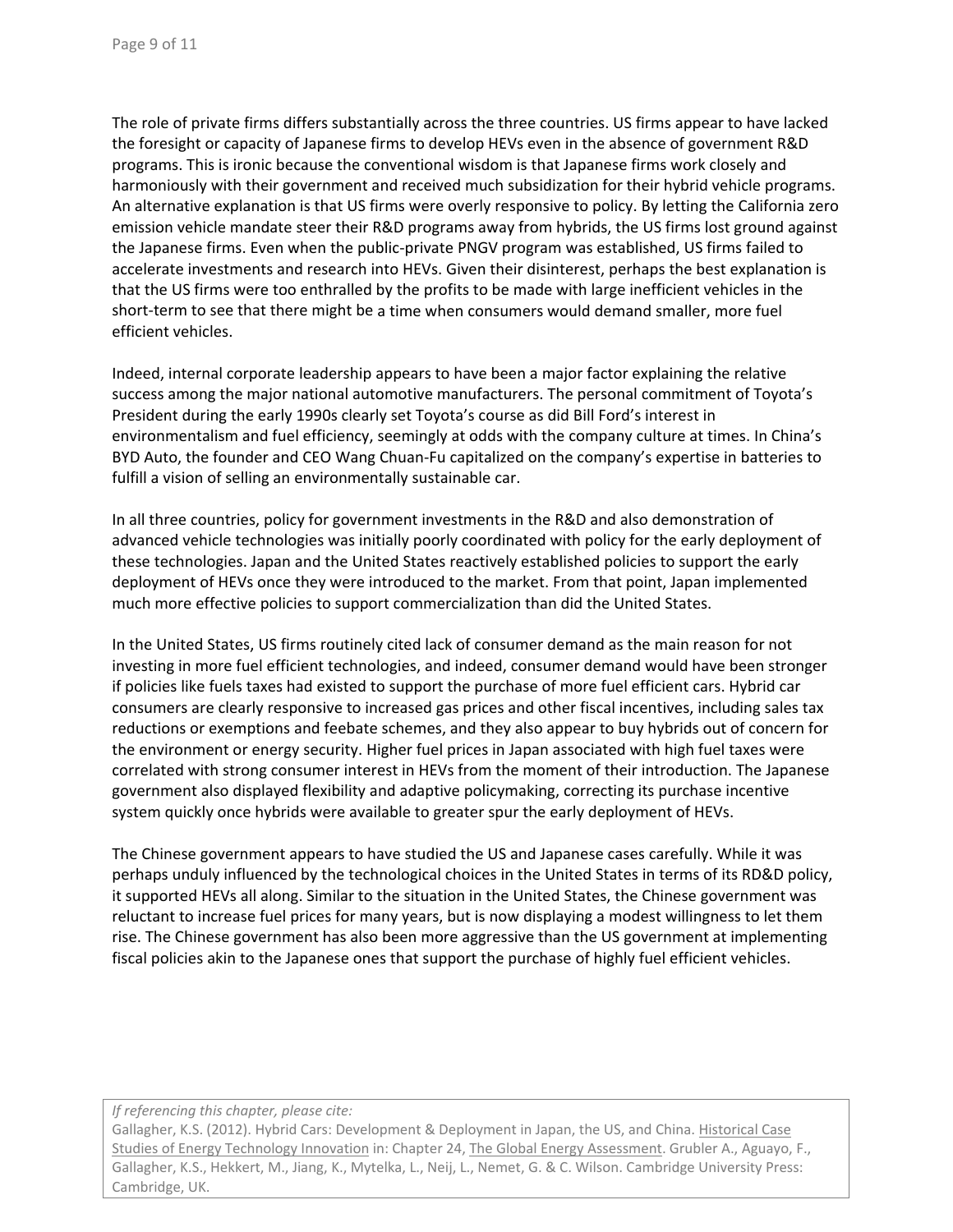### **4 FURTHER READING**

Gallagher, K.S. 2006 *China Shifts Gears: Automakers, Oil, Pollution, and Development,* The MIT Press: Cambridge, MA.

Ozaki, Ritsuko and Katerina Sevastyanova 2011, "Going Hybrid: An Analysis of Consumer Preference Motivations," *Energy Policy*, 38:5, pp. 2217‐27.

Pohl, H. and M. Yarime 2012 "Integrating innovation system and management concepts: The development of electric and hybrid electric vehicles in Japan," Technological Forecasting and Social Change, 79:8, pp. 1431‐46.

## **5 REFERENCES**

Åhman, Max 2006, "Government policy and the development of electric vehicles in Japan", Energy Policy, Vol. 34, No. 4, March 2006: 433‐443.

Åhman, Max 2009, Personal Communication.

Bradsher, Keith 2009, "China Vies to Be World's Leader in Electric Cars" The New York Times, 1 April 2009.

Demirdoven, Nurettin, and John Deutch 2004, "Hybrid Cars Now, Fuel Cells Cars Later," Science, Vol. 305, 13 August: 974‐976.

Gallagher, Kelly Sims 2006, "Limits to Leapfrogging in Energy Technologies: Evidence from the Chinese Automobile Industry," Energy Policy, Vol. 34, No. 4, pp. 383‐394.

Gallagher, Kelly Sims 2006a, "Roundtable on Barriers and Incentives for Hybrid Vehicles in China: A Roundtable Report," based on roundtable held in Beijing 19 May 2006, Belfer Center: Cambridge, MA.

Gallagher, Kelly Sims and Laura Diaz Anadon 2009, "DOE Budget Authority for Energy Research, Development, and Demonstration Database," Energy Technology Innovation Policy, John F. Kennedy School of Government, Harvard University, June 2, available at energytechnologypolicy.org.

Gallagher Kelly Sims and Erich Muehlegger 2011, "Giving Green to Get Green? Incentives and Consumer Adoption of Hybrid Vehicle Technology," Journal of Environmental Economics and Management 61:1, pp. 1‐15.

Geroski, P.A. 2000, "Models of Technology Diffusion," Research Policy 29: 603‐625.

GTZ 2012, "International Fuel Prices" 7th Edition, GTZ.

Gunther, Marc 2009, "Warren Buffet Takes Charge, CNNMoney.com, April 13.

- Ito, Shinsuke 2006, Personal Communication, Automotive Division, Ministry of Economy, Trade, and Industry, Japanese Government.
- Jaffe, A., Newell, R. and R. Stavins 1999, "The Induced Innovation Hypothesis and Energy‐Saving Technological Change," Quarterly Journal of Economics, 117: 941‐975.

Kahn, Matthew E 2007, "Do Greens Drive Hummers or Hybrids? Environmental Ideology as a Determinant of Consumer Choice," Journal of Environmental Economics and Management, 54:2, pp. 129‐145.

Kurtenbach, Elaine 2009, "China Automakers Focus on Hybrid and Electric Vehicles," USA Today, 20 April 2009.

Maynard, Michelle 2004, The End of Detroit: How the Big Three Lost Their Grip on the American Car Market, Broadway Business pp 284‐290.

*If referencing this chapter, please cite:*